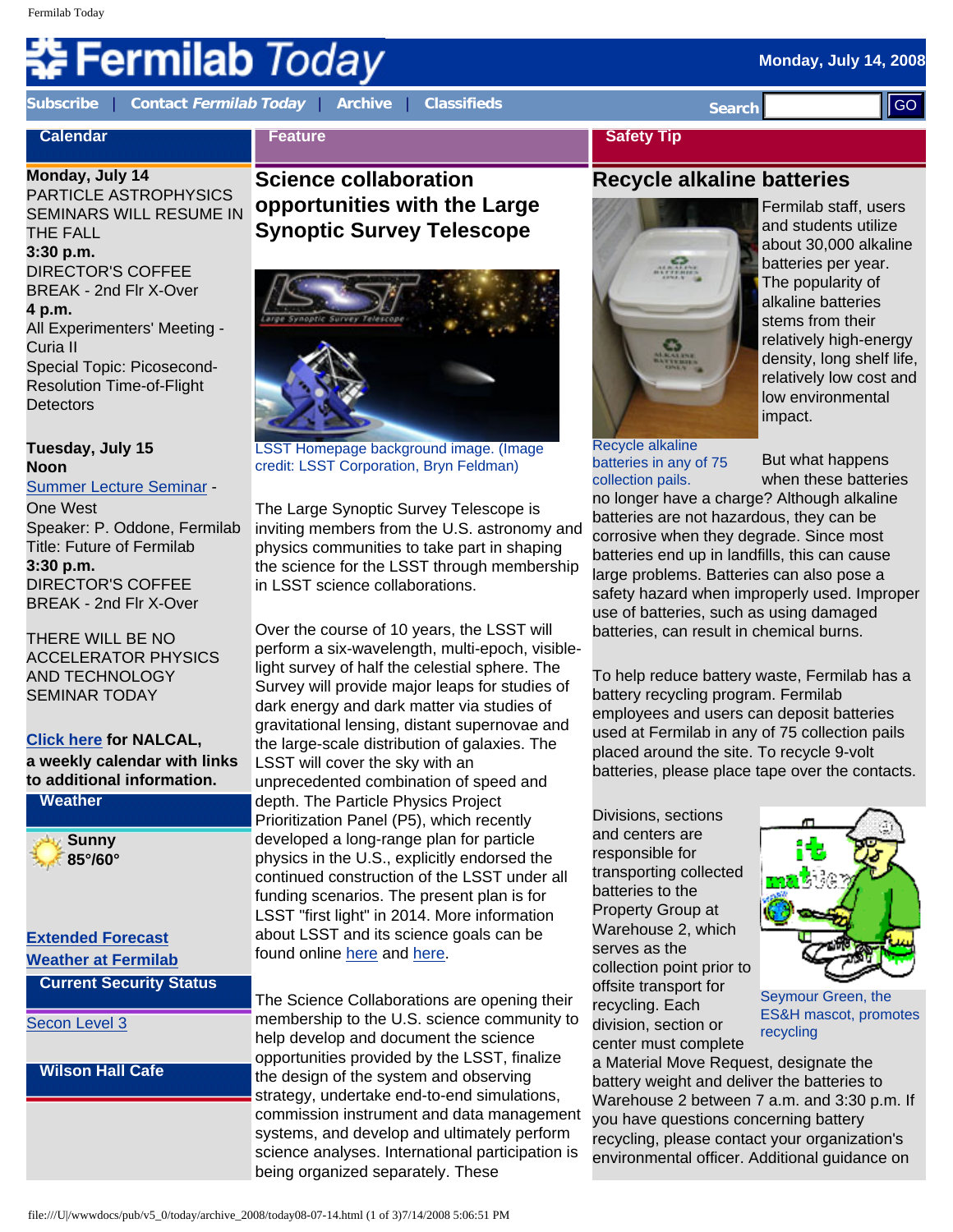| Monday, July 14        |  |
|------------------------|--|
| - French Quarter gumbo |  |

- French dip w/horseradish cream sauce

- Smart cuisine: Santa Fe pork stew

- Smart cuisine: honey mustard chicken

- Spicy hot Greek wrap

- Assorted slice pizza

- Sweet n' sour chicken w/egg roll

#### [Wilson Hall Cafe Menu](http://bss.fnal.gov/cafe/index.html)

#### **Chez Leon**

#### **Wednesday, July 16 Lunch**

- Catfish filet veracruz

- Lemon rice

- Corn & red pepper
- 

**Thursday, July 17 Dinner**

- Closed

#### [Chez Leon Menu](http://bss.fnal.gov/chezleon/index.html)

Call x4598 to make your reservation.

#### **Archives**

#### *[Fermilab Today](http://www.fnal.gov/pub/today/archive.html)*

**[Result of the Week](http://www.fnal.gov/pub/today/resultoftheweek/index.html)**

#### **[Safety Tip of the Week](http://www.fnal.gov/pub/today/safety/)**

**[ILC NewsLine](http://www.linearcollider.org/newsline/)**

#### **Info**

*Fermilab Today* is online at: [www.fnal.gov/today/](http://www.fnal.gov/today/)

Send comments and suggestions to: [today@fnal.gov](mailto:today@fnal.gov)

collaborations are intended to work closely with the LSST construction project, although they are autonomous ventures.

Those who wish to join one or more of these collaborations are asked to submit proposals for review by the science collaboration leadership and an independent panel of astronomers and physicists. Further details and information on applying for membership are available [online.](http://www.noao.edu/lsst/collab_prop/Scicollab.htm)

The application deadline is August 29.

#### **In the News**

### **Even in manicured suburbs, butterflies find their spots**

- Chocolate pecan bourbon tart **From** *Daily Herald* **Column, July 9, 2008**

*Editor's Note: This column features Tom Peterson, Fermilab's resident butterfly expert.*

As a kid, I once tied a mesh potato sack to a yardstick and stumbled around our yard with dreams of bagging a butterfly.

"I use a real butterfly net, but it's not altogether different from what you describe," admits Doug Taron, curator of biology at Chicago's Peggy Notebaert Nature Museum and director of the Illinois Butterfly Monitoring Network. "I've been doing this since I was 7, but I'm usually reluctant to be out in the field with people like you watching me."

...One suburban butterfly haven is the Nelson Lake Marsh in the Dick Young Forest Preserve west of Batavia, says Tom Peterson, a 57-year-old Fermilab mechanical engineer from St. Charles who serves as the volunteer coordinator for the Illinois Butterfly Monitoring Network.

"I've seen quite a few wetland butterflies," says Peterson. "I've seen a lot of (the rare) Baltimore Checkerspot in the marsh, maybe even more than average."

During lunch and after work at Fermilab, Peterson has spotted and photographed dozens of butterflies -- from Meadow Fritillaries to Hairstreaks.

battery recycling can be found [here](http://www-esh.fnal.gov:8001/Recycling/Alkaline_Battery_Recycling_Guidance.doc).

#### **Announcements**

#### **[Have a safe day!](http://www.fnal.gov/pub/about/safety/profiles.html)**

#### **Fermilab pool memberships now available at Recreation Office**

Fermilab employees and users can now enjoy the Fermilab pool. The pool opened last week and is hosting swimming lessons for both youth and pre-schoolers. Registration for the second (July 21-Aug 1) and third (Aug 4-15) sessions is still open. Swim lesson registration and pool memberships are now available through the Recreation Office (x5427) on WH15.

#### **Fermilab Housing Office reservation requests due Monday**

Reservation requests can now be made to the Fermilab Housing Office for houses, apartments and dormitory rooms for the remainder of 2008 and spring of 2009. Since there will be a large influx of experimenters and requests may exceed our available facilities, please submit your request for reservations to the Housing Office by Monday, July 14. Requests can be made for any period and need not commence on any particular date. For further information, please contact the Housing Office at (630) 840-3777 or via [e](mailto:housing@fnal.gov)[mail](mailto:housing@fnal.gov). Individual housing requests can be made by using our online housing [request form](http://listserv.fnal.gov/scripts/wa.exe?A2=ind0806&L=housing_office&T=0&P=295). Requests for multiple housing units are best handled by direct [e-mail](mailto:housing@fnal.gov).

#### **Tango lessons**

Beginning July 23, International Folk Dancing and NALWO will start a new group and offer tango lessons by experienced tango dancers from Chicago. The lessons will take place in Ramsey Auditorium on Wednesdays from 7:30 to 8:30 p.m. for beginners and 8:30 to 9:30 p. m. for intermediate/advanced level. To sign up call Pamela Noyes at (630) 840-5779 or e-mail [her.](mailto:noyes@fnal.gov)

#### **Accelerated C++ Short Course**

On August 4, Fermilab will offer the first session of Accelerated C++: A Short Course in Practical Programming by Example. The eightsession course teaches computer programming in modern standard C++. Participants receive TRAIN credit upon successful completion of the course. No tuition is charged; the only cost is for the required